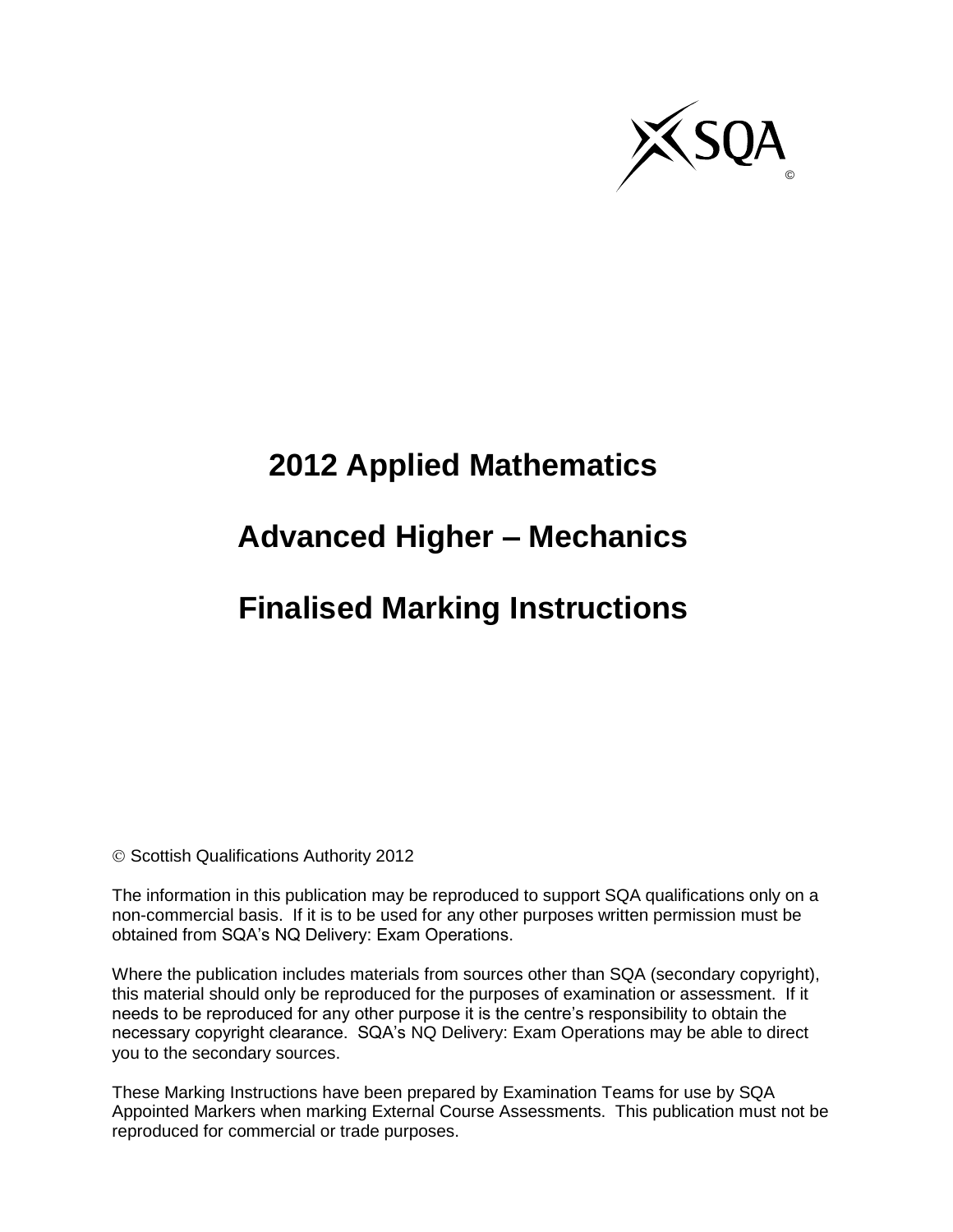### **Advanced Higher Applied Mathematics 2012**

#### **Mechanics Solutions**



**A1.**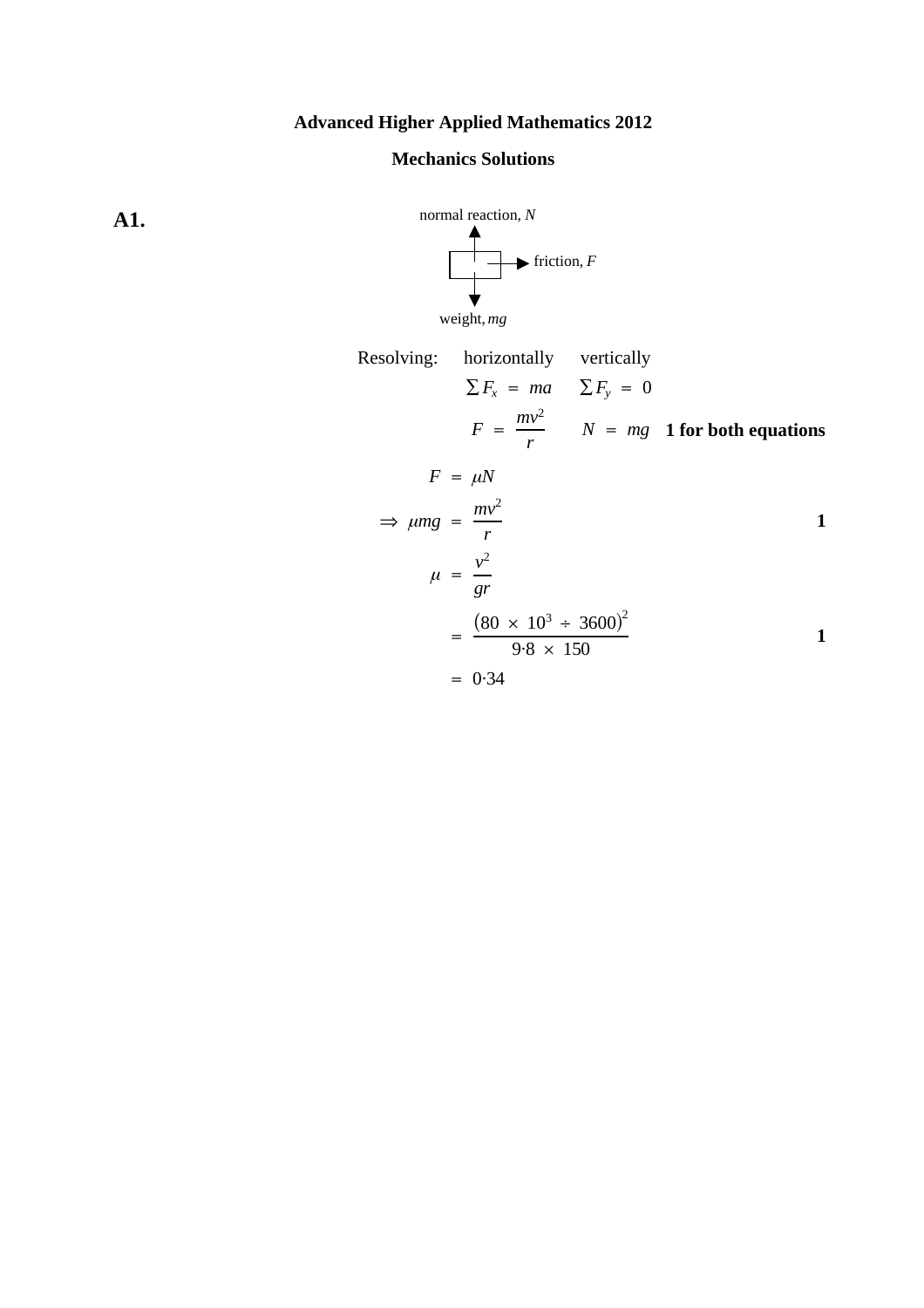#### **A2.** Let the angle of projection be *θ* and the initial speed be *V*.

*Vertically*: using  $v = u + at$ , the maximum height occurs when  $v = 0$  so  $t = \frac{V \sin \theta}{h}$ . 1 *g* Using  $s = ut + \frac{1}{2}at^2$ , the maximum height is

$$
V \sin \theta \frac{V \sin \theta}{g} + \frac{1}{2} (-g) \left( \frac{V \sin \theta}{g} \right)^2 = \frac{V^2 \sin^2 \theta}{2g}.
$$

Also using 
$$
s = ut + \frac{1}{2}at^2
$$
 and putting  $s = 0$ , the time of flight is  $\frac{2V \sin \theta}{g}$ .

*Horizontally:* the speed is *V* cos  $\theta$  so the range is

$$
\frac{2V\sin\theta}{g} \times V\cos\theta = \frac{2V^2\sin\theta\cos\theta}{g}.
$$

Finally:

$$
\frac{V^2 \sin^2 \theta}{2g} = \frac{1}{10} \times \frac{2V^2 \sin \theta \cos \theta}{g}
$$

$$
\tan \theta = \frac{2}{5}.
$$

Thus the angle of projection is  $\tan^{-1}\frac{2}{5}$  1

$$
\approx 21.8^{\circ}.
$$

*Note*: Some candidates may use the formula  $s = \left(\frac{u+v}{2}\right)t$ .

**A3.** First calculate the distance he covers in  $0 \le t \le 4$ :

$$
\frac{ds}{dt} = \frac{t(13 - 2t)}{2}
$$
\n
$$
\Rightarrow s = \frac{1}{2} \int_0^4 (13t - 2t^2) dt
$$
\n
$$
s = \frac{1}{2} \left[ \frac{13}{2}t^2 - \frac{2}{3}t^3 \right]_0^4 = \frac{1}{2} \left[ 104 - \frac{128}{3} \right]
$$
\n
$$
= \frac{92}{3} \text{ metres}
$$

During the next 6 seconds, he covers 60 metres making a total of  $90\frac{2}{3}$  metres. **1** 

In the final phase, his initial speed is 10 m s<sup>-1</sup>, his acceleration is  $-0.4$  m s<sup>-2</sup> and he covers  $9\frac{1}{3}$  metres. **1** 

So, using  $s = ut + \frac{1}{2}at^2$ , we have

$$
\frac{28}{3} = 10t - \frac{t^2}{5}
$$

$$
\Rightarrow 3t^2 - 150t + 140 = 0
$$
  

$$
\Rightarrow t = \frac{150 \pm \sqrt{22500 - 4 \times 3 \times 140}}{2 \times 3} \approx 0.951, 49.049
$$

Taking the smaller of these gives his total time as  $4 + 6 + 0.95 = 10.95$  seconds. **1**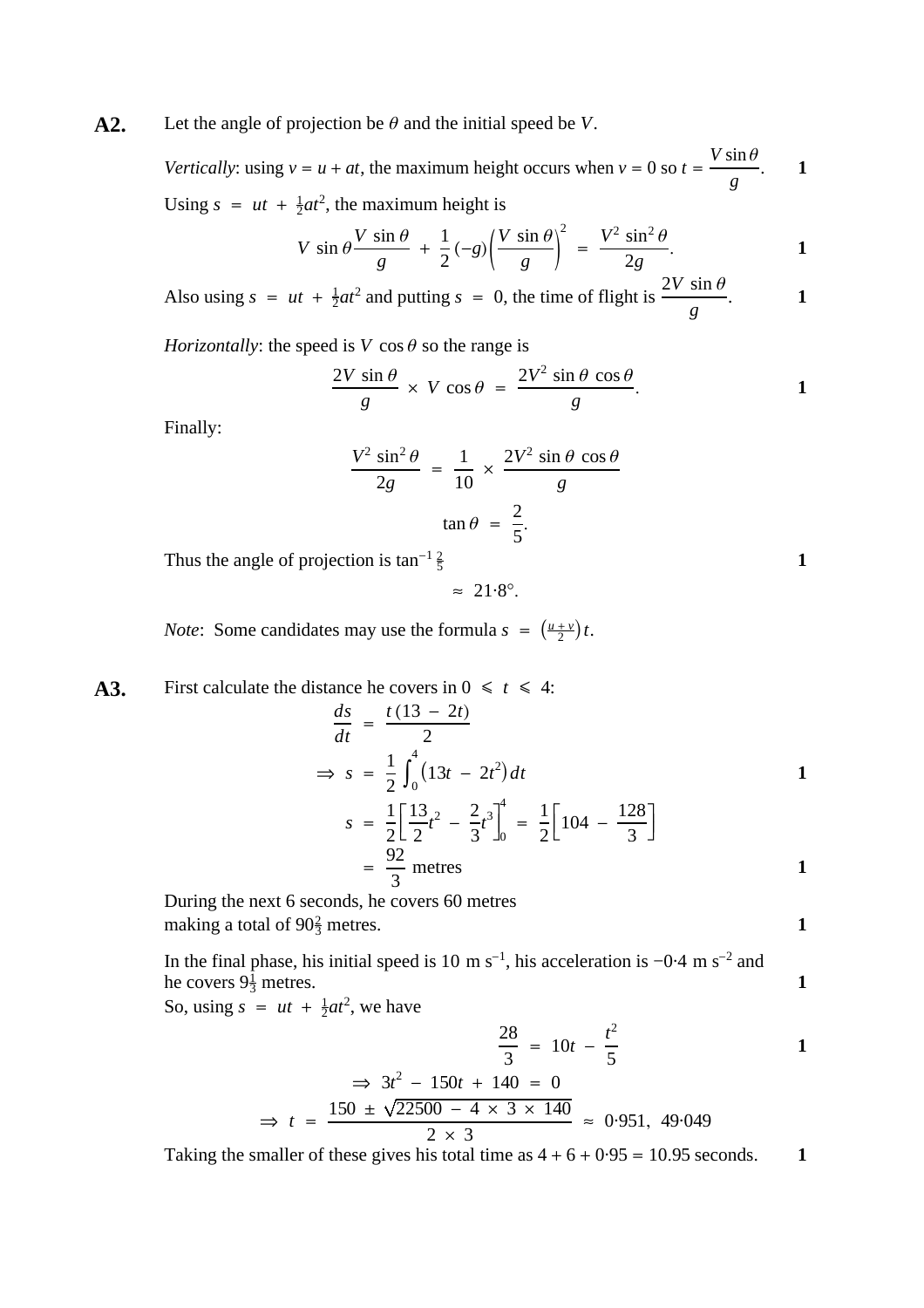**A4.**



(a) Resolving vertically:

$$
\sum F_y = 0
$$
  

$$
T_{AB} \sin 30^\circ - g = 0
$$
  

$$
T_{AB} = \frac{g}{\sin 30^\circ} = 2g
$$

Resolving horizontally:

$$
\sum F_x = 0
$$
  
\n
$$
T_{AC} - T_{AB} \cos 30^\circ = 0
$$
  
\n
$$
T_{AC} = T_{AB} \cos 30^\circ
$$
  
\n
$$
= 2g \frac{\sqrt{3}}{2}
$$
  
\n
$$
= \sqrt{3}g \approx 16.97 \text{ N}
$$

(b)  
\n
$$
T_{AC} = \frac{\lambda x}{l}
$$
\n
$$
x = \frac{T_{AC}l}{\lambda}
$$
\n
$$
= \frac{9.8\sqrt{3} \times 0.10}{40}
$$
\n
$$
= 0.0424
$$

$$
AC = l + x
$$
  
= 0.10 + 0.0424  
= 0.1424

The distance *AC* is 0·142 m (or 14·2 cm).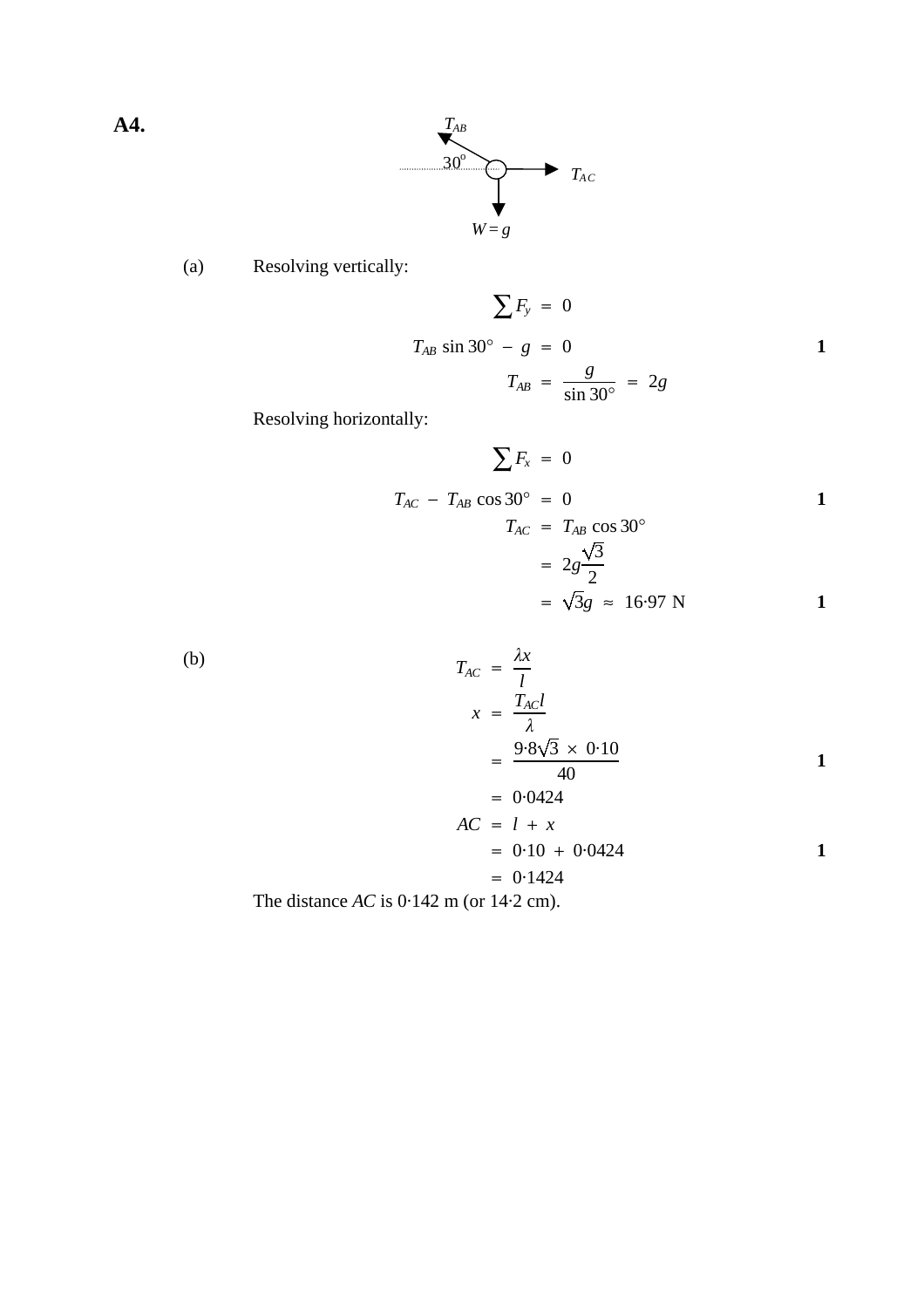

Take the mass of the train to be *M* kg.

| Solution 1<br>Resolving perpendicular to the slope: $R = Mg \cos \theta$                                               | $\mathbf{1}$ |
|------------------------------------------------------------------------------------------------------------------------|--------------|
| Resolving parallel to the slope:<br>$s = 1000, u = 4, v = 10$ so to find the acceleration:                             |              |
| $v^2 = u^2 + 2as \implies 100 = 16 + 2000a$                                                                            | <b>1M</b>    |
| $\Rightarrow$ a = 0.042                                                                                                | $\mathbf{1}$ |
| By Newton's second law                                                                                                 |              |
| $P - F - Mg \sin \theta = Ma$                                                                                          | <b>1M</b>    |
| $120\,000 - 0.2 \times Mg \cos\theta - Mg \sin\theta = 0.042M$                                                         |              |
| $120\,000 - (0.199 + 0.1)Mg = 0.042M$                                                                                  | $\mathbf{1}$ |
| $(0.042 + 2.930)M = 120000$                                                                                            |              |
| $M \approx 40400$ kg                                                                                                   | 1            |
| Solution 2                                                                                                             |              |
| Using the work-energy principle.                                                                                       | <b>1M</b>    |
| Initial energy = $\frac{1}{2}M \times 4^2 = 8M$ .<br>Final energy = $Mg \times 100 + \frac{1}{2}M \times 10^2 = 1030M$ | $\mathbf{1}$ |
| Normal reaction: $R = Mg \cos \theta$                                                                                  |              |
| Net forward force = $P - \mu R = 120000 - 0.2 \times Mg \cos \theta = 120000 - 1.95M$                                  | $\mathbf{1}$ |
| Work done = force $\times$ distance = (120 000 - 1.95 <i>M</i> ) $\times$ 1000                                         | $\mathbf{1}$ |
| Change in energy $=$ Work done                                                                                         |              |

$$
1030M - 8M = 1000 (120\ 000 - 1.95M)
$$
  
\n
$$
1022M + 1950M = 12\ 000\ 000
$$
  
\n
$$
2972M = 12\ 000\ 000
$$
  
\n
$$
M = \frac{12\ 000\ 000}{2972}
$$
  
\n
$$
\approx 40\ 400\ \text{kg}
$$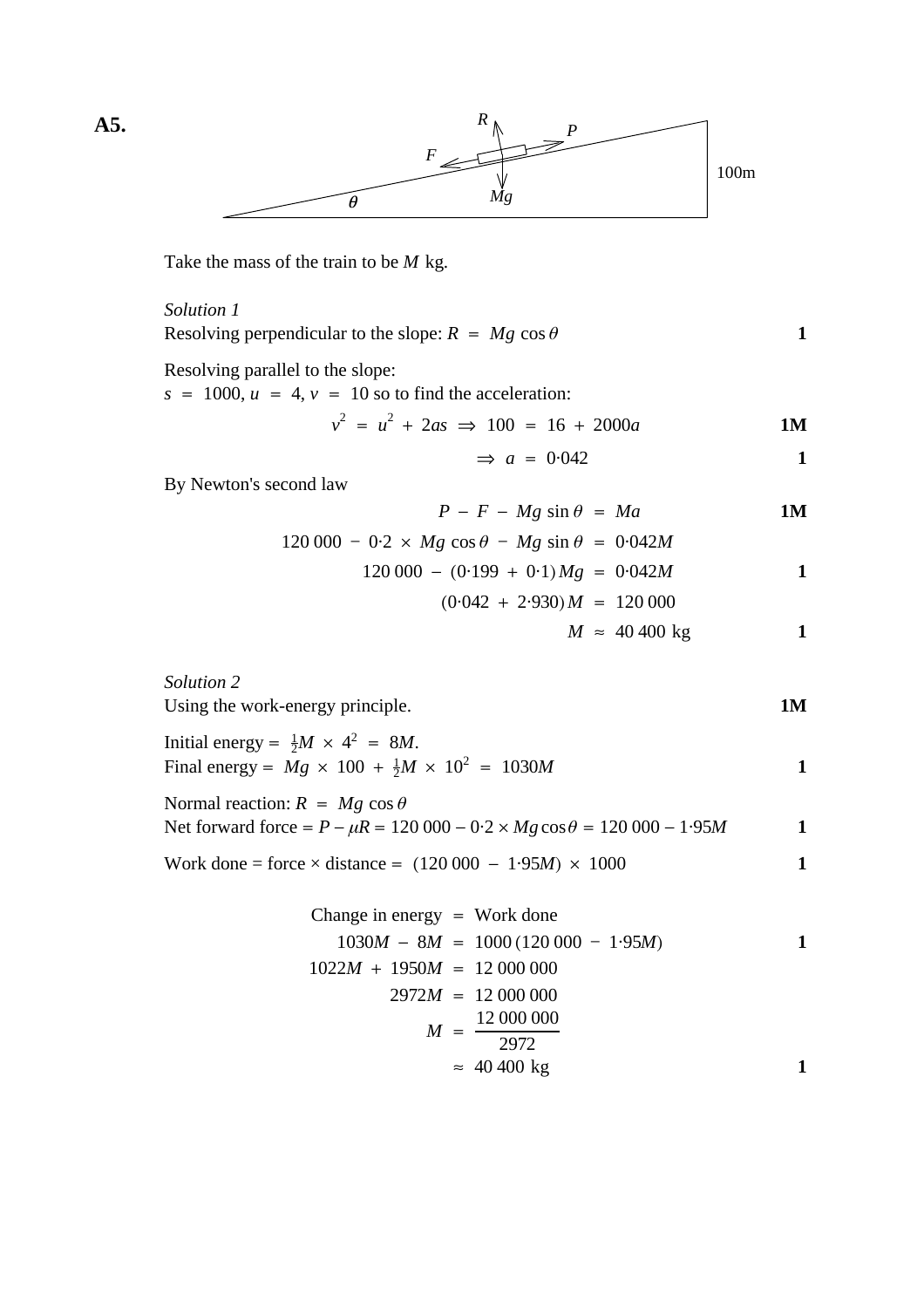**A6.** (a)



 $F = \frac{GMm}{r^2} = \frac{mv^2}{r}$ **1M**  $v^2 = \frac{GM}{\sqrt{2}}$ *r*

Let the radius of the Earth be R km.  
Then, at the surface, 
$$
\frac{GMm}{R^2} = mg \implies GM = gR^2
$$
.

$$
\therefore \qquad v^2 = \frac{gR^2}{(R+h)} \qquad \qquad 1
$$

$$
= \frac{9.8 \times (6380 \times 10^3)^2}{(6380 + 390) \times 10^3}
$$

$$
= 5.892 \times 10^7
$$

$$
\Rightarrow v \approx 7676 \text{ m s}^{-1}
$$

(b)  $C = 2\pi (R + h) = 2\pi (6380 + 390) \times 10^3$  $= 4.254 \times 10^7$  metres 1

$$
t = \frac{C}{v} = \frac{4.254 \times 10^7}{7676} = 5.542 \times 10^3
$$
 seconds

Time for 1 orbit  $\approx 5.542 \times 10^3$  seconds.

So the number of orbits is 
$$
\approx \frac{24 \times 60 \times 60}{5.542 \times 10^3} \approx 15.6
$$

(b) *Alternative*

$$
T = \frac{2\pi}{\omega} \qquad \qquad v = r\omega \qquad \qquad 1
$$

$$
\omega = \frac{7676}{(6770 \times 10^3)} = 0.00113 \qquad T = \frac{2\pi}{0.00113} \qquad 1
$$

So the number of orbits is  $\approx 15.6$  **1**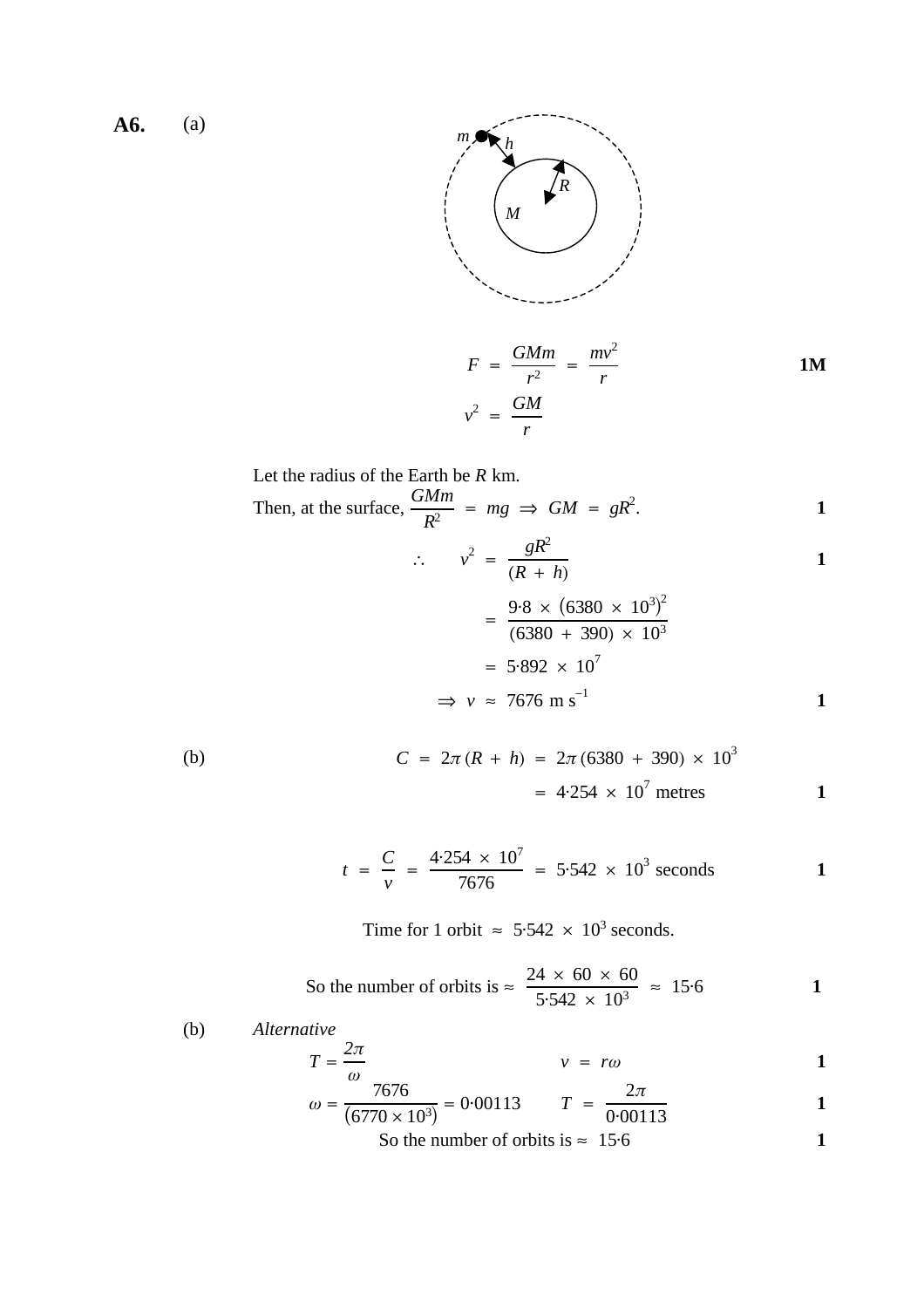**A7.** Let the initial height be  $h_i$  and the final height (after the rebound) be  $h_f$ .

Using conservation of energy:

$$
mgh_i = \frac{1}{2}mu^2 \implies u^2 = 2gh_i
$$
  

$$
mgh_f = \frac{1}{2}mv^2 \implies v^2 = 2gh_f
$$

$$
h_i = L - L \cos 45^\circ = L \left( 1 - \frac{1}{\sqrt{2}} \right) h_f = L - L \cos 30^\circ = L \left( 1 - \frac{\sqrt{3}}{2} \right)
$$

$$
u^2 = 2gL\left(1 - \frac{1}{\sqrt{2}}\right)
$$
  
=  $gL\left(2 - \sqrt{2}\right)$ 

i.e. 
$$
u = \sqrt{gL(2 - \sqrt{2})}
$$
.  
\n $v^2 = 2gL(1 - \frac{\sqrt{3}}{2})$   
\n $=gL(2 - \sqrt{3})$   
\ni.e.  $v = \sqrt{gL(2 - \sqrt{3})}$ .

By the conservation of linear momentum,

$$
\begin{array}{rcl}\nmu & = & -mv + MV \\
\text{or} & m\mathbf{u} & = & m\mathbf{v} + M\mathbf{V}\n\end{array}\n\bigg\}
$$

$$
m\sqrt{gL(2-\sqrt{2})} = -m\sqrt{gL(2-\sqrt{3})} + MV
$$
  
\n
$$
MV = m\sqrt{gL}\sqrt{2-\sqrt{2}} + m\sqrt{gL}\sqrt{2-\sqrt{3}}
$$
  
\n
$$
= m\sqrt{gL}(\sqrt{2-\sqrt{2}} + \sqrt{2-\sqrt{3}})
$$
  
\n
$$
= m\sqrt{gL}(0.7654 + 0.5176)
$$
  
\n
$$
V \approx 1.28 \frac{m}{M}\sqrt{gL}
$$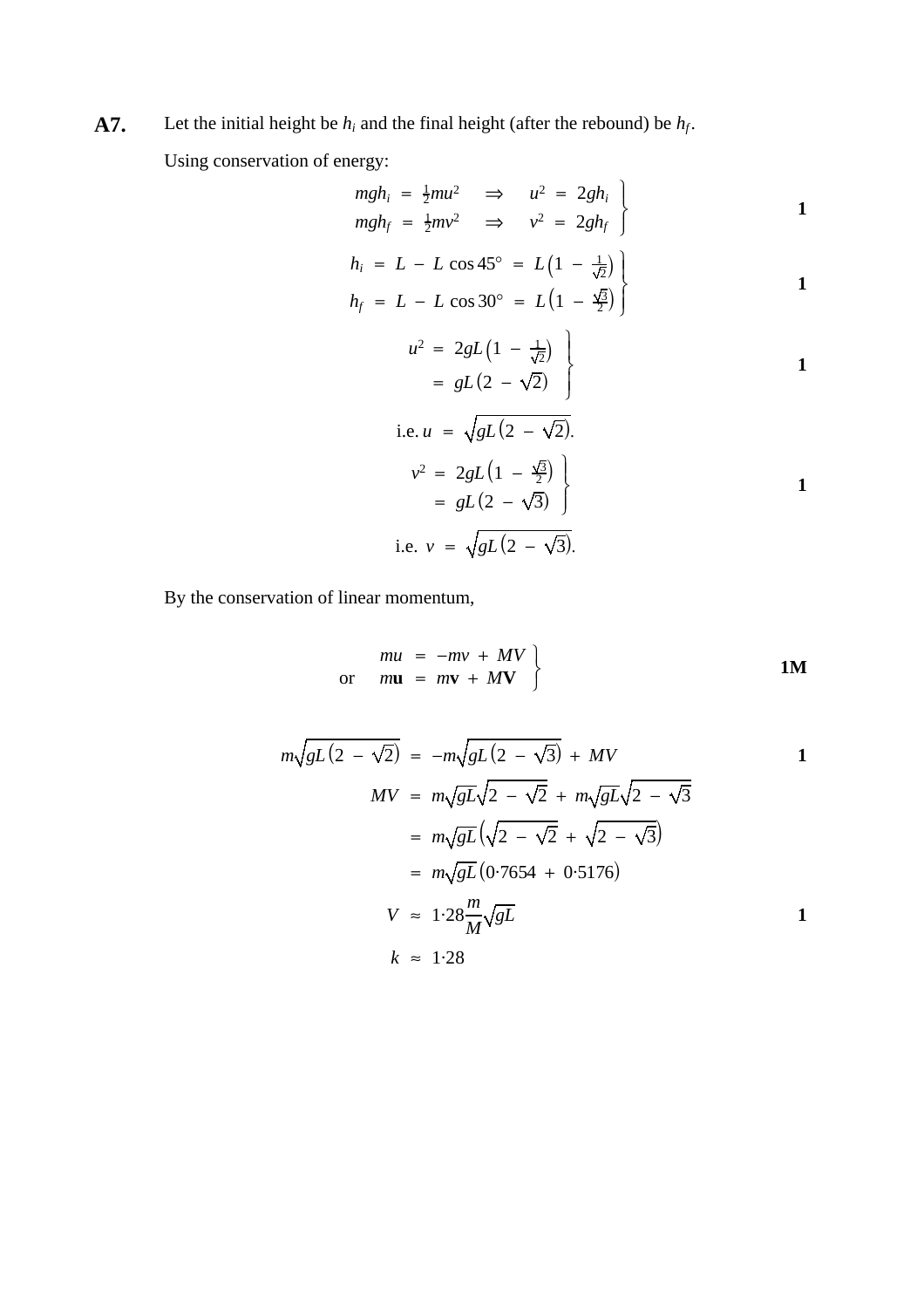A8. (a)  
\n
$$
\mathbf{r}_{P} = (t^{2} + 3)\mathbf{i} + 4t\mathbf{j}
$$
\n
$$
\mathbf{v}_{P} = 2t\mathbf{i} + 4\mathbf{j}
$$
\n
$$
\mathbf{a}_{P} = 2\mathbf{i}
$$
\n
$$
\mathbf{v}_{Q} = 2t\mathbf{i} + \mathbf{c}
$$
\n
$$
t = 0, \mathbf{v} = -4\mathbf{i} + \mathbf{j} \implies \mathbf{c} = \mathbf{j} - 4\mathbf{i}
$$
\n
$$
\mathbf{v}_{Q} = (2t - 4)\mathbf{i} + \mathbf{j}
$$
\n
$$
\mathbf{r}_{Q} = (t^{2} - 4t)\mathbf{i} + t\mathbf{j} + \mathbf{d}
$$
\n
$$
t = 0, \mathbf{r}_{Q} = 8\mathbf{j} \implies \mathbf{d} = 8\mathbf{j}
$$
\n
$$
\mathbf{r}_{Q} = (t^{2} - 4t)\mathbf{i} + (t + 8)\mathbf{j}
$$
\n
$$
\mathbf{r}_{P} - \mathbf{r}_{Q} = (t^{2} + 3 - t^{2} + 4t)\mathbf{i} + (4t - t - 8)\mathbf{j}
$$
\n
$$
= (4t + 3)\mathbf{i} + (3t - 8)\mathbf{j}
$$
\n1

$$
PQ^2 = (4t + 3)^2 + (3t - 8)^2
$$

$$
\frac{d}{dt}(PQ^2) = 8(4t + 3) + 6(3t - 8)
$$

$$
= 50t - 24
$$

$$
= 0 \Rightarrow t = \frac{24}{50}
$$

i.e. the particles are closest to each other after 0·48 seconds.

(c) The particles are moving at right angles to each other when

$$
\mathbf{v}_P \cdot \mathbf{v}_Q = 0 \tag{1M}
$$

$$
\mathbf{v}_P \cdot \mathbf{v}_Q = (2t\mathbf{i} + 4\mathbf{j}) \cdot ((2t - 4)\mathbf{i} + \mathbf{j})
$$
  
=  $4t^2 - 8t + 4$ 

$$
= 4t - 8t + 4
$$
  
= 4(t - 1)<sup>2</sup>

Perpendicular motion after 1 second. **1**

(b) *Alternative*:

### At the closest point  $(\mathbf{r}_P - \mathbf{r}_Q) \cdot (\mathbf{v}_P - \mathbf{v}_Q) = 0.$  1M

$$
\mathbf{r}_P - \mathbf{r}_Q = (t^2 + 3 - t^2 + 4t)\mathbf{i} + (4t - t - 8)\mathbf{j}
$$
  
=  $(4t + 3)\mathbf{i} + (3t - 8)\mathbf{j}$ 

$$
\mathbf{v}_P - \mathbf{v}_Q = (2t\mathbf{i} + 4\mathbf{j}) - ((2t - 4)\mathbf{i} + \mathbf{j})
$$
  
= 4\mathbf{i} + 3\mathbf{j}

$$
(\mathbf{r}_P - \mathbf{r}_Q).(\mathbf{v}_P - \mathbf{v}_Q) = 0
$$
  
4(4t + 3) + 3(3t - 8) = 0 \Rightarrow 25t = 12  

$$
\Rightarrow t = 0.48
$$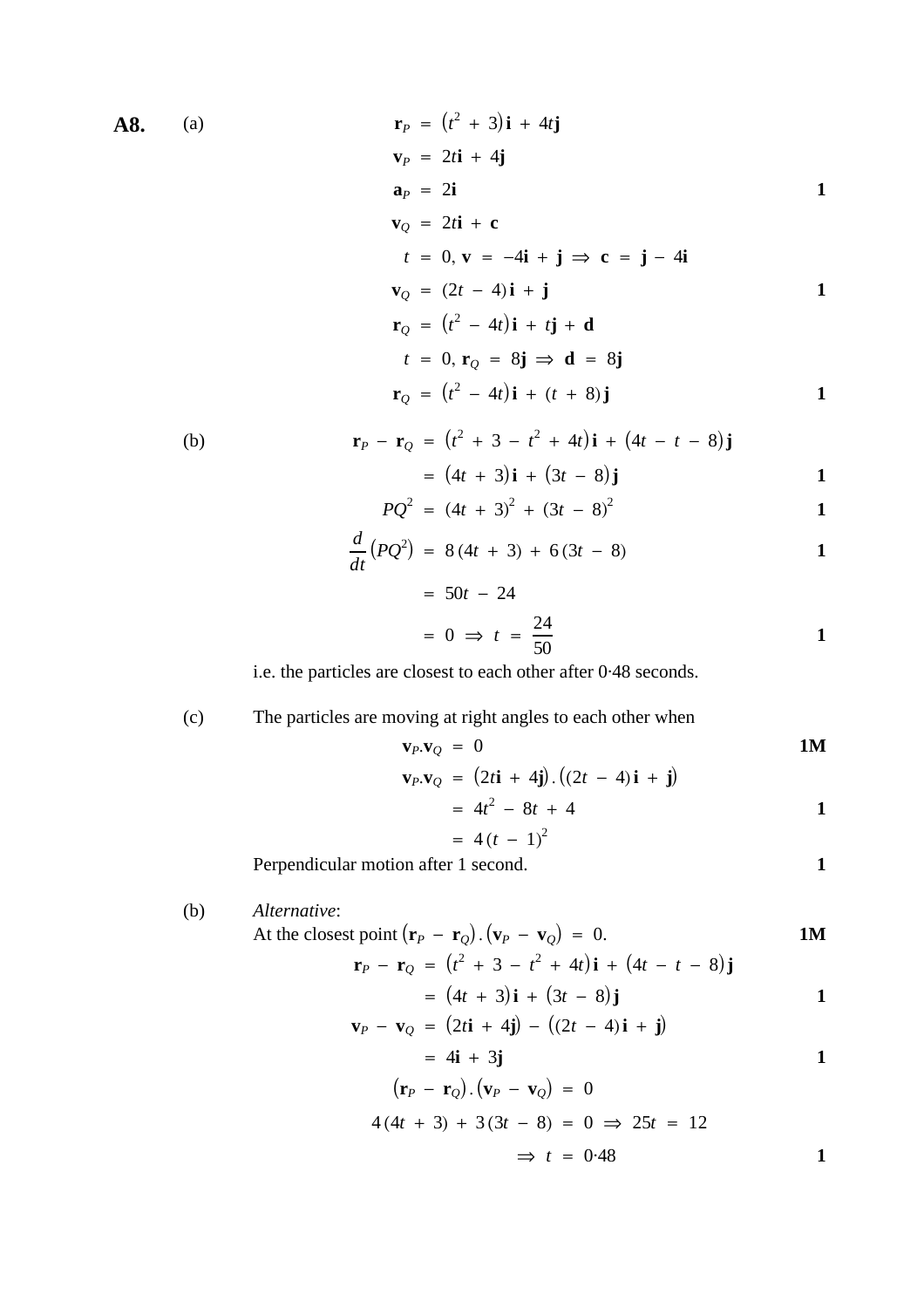$$
R \leftarrow \qquad \qquad R \leftarrow \qquad \qquad F_h
$$

 $F_h - R = ma$  and  $P_h = F_h v$  **1** 

Hence *Ph*  $\frac{v_n}{v} - R = ma$ 

$$
P_h - R v = m v \frac{dv}{dt}
$$

$$
1500 - (100 + 5v)v = 100v \frac{dv}{dt}
$$

$$
300 - 20v - v2 = 20v \frac{dv}{dt}
$$

$$
\Rightarrow \frac{dv}{dt} = \frac{300 - 20v - v2}{20v}
$$

$$
\frac{20v}{300 - 20v - v^2} \frac{dv}{dt} = 1
$$
  
20  $\int \frac{v}{v^2 + 20v - 300} dv = \int dt$   
 $\frac{20}{4} \int \left(\frac{-3}{v + 30} + \frac{1}{10 - v}\right) dv = \int dt$ 

$$
5[-3 \ln |v + 30| - \ln |10 - v|] = t + c
$$

When 
$$
t = 0
$$
,  $v = 0 \implies c = -15 \ln 30 - 5 \ln 10$  1

$$
t = 15 \ln 30 + 5 \ln 10 - 15 \ln |v + 30| - 5 \ln |10 - v|
$$

$$
= 15 \ln \left| \frac{30}{v + 30} \right| + 5 \ln \left| \frac{10}{10 - v} \right|
$$
  
When  $v = 8$ ,  $t = 15 \ln \frac{30}{38} + 5 \ln \frac{10}{2}$   
 $= -3.55 + 8.05$   
 $= 4.5$ 

Maximum speed occurs when 
$$
\frac{dv}{dt} = 0
$$
  
\ni.e.  $300 - 20v - v^2 = 0$   
\n $(30 + v)(10 - v) = 0$   
\ni.e.  $v = 10$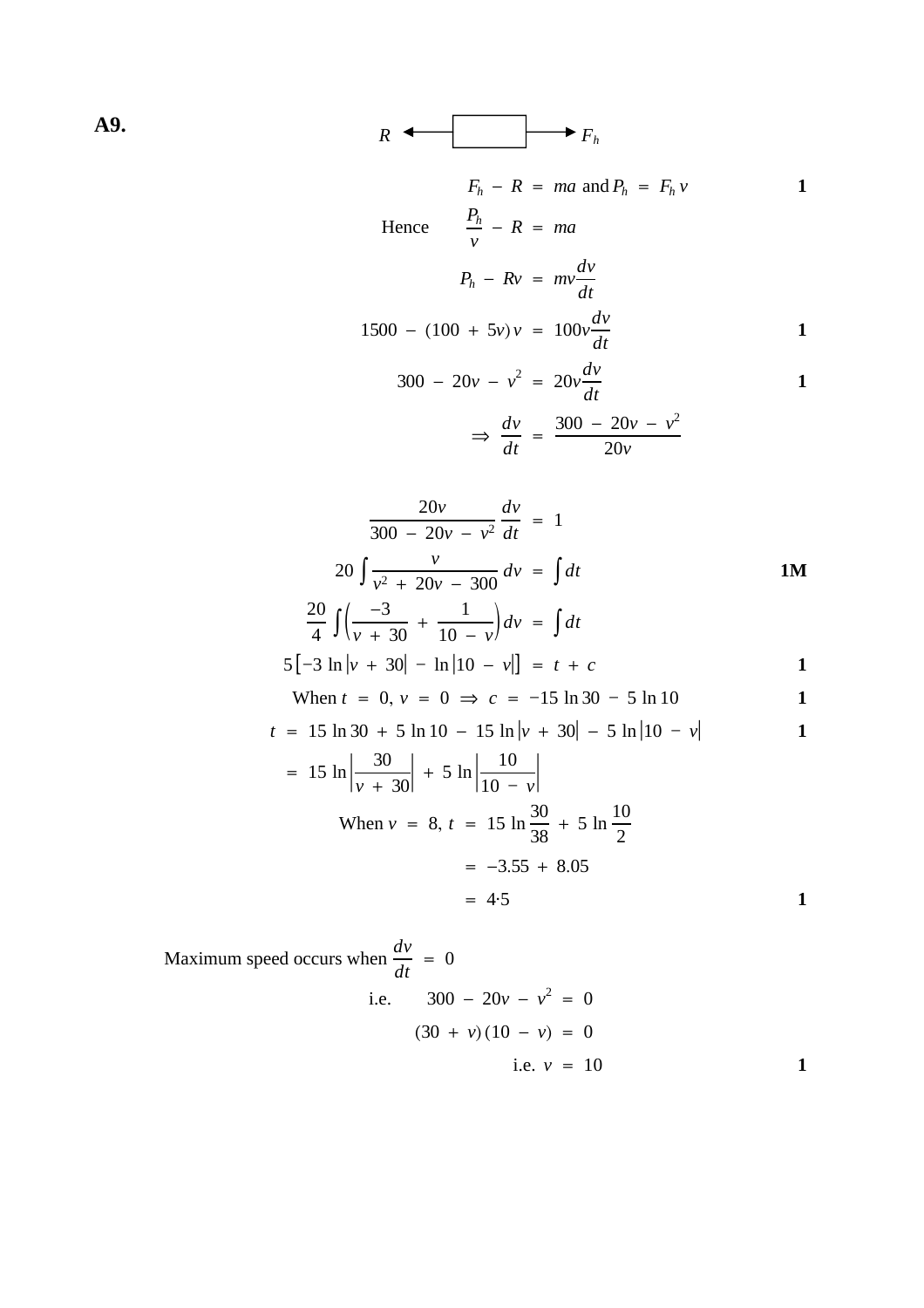**A10.** (a)



Component of weight perpendicular to the string is  $mg \sin \theta$ . **1** Assuming clockwise is positive

$$
-mg \sin \theta = mL \frac{d^2 \theta}{dt^2}
$$
  

$$
-g \sin \theta = L \frac{d^2 \theta}{dt^2}
$$
  

$$
\frac{d^2 \theta}{dt^2} = -\frac{g}{L} \sin \theta
$$

For small angles,  $\sin \theta \approx \theta$  **1** 

$$
\frac{d^2\theta}{dt^2} \approx -\frac{g}{L}\theta
$$

Characteristic equation for SHM is  $\ddot{x} = -\omega^2 x$ . Since  $\omega^2 = \frac{g}{f}$  1 *L*

$$
T = \frac{2\pi}{\omega}
$$
  
=  $2\pi \sqrt{\frac{L}{g}}$ 

When  $T = 2$ ,

$$
2 = 2\pi \sqrt{\frac{L}{g}} \Rightarrow \frac{L}{g} = \frac{1}{\pi^2} \Rightarrow L = \frac{g}{\pi^2} \approx 0.993 \text{ (to 3 sf)}
$$

i.e. the length of the pendulum is approximately 1 metre.

(b) Let the amplitude be *A* metres.

$$
\omega = \frac{2\pi}{T} = \frac{2\pi}{2} = \pi \text{ rad s}^{-1}
$$

$$
v^{2} = \omega^{2}(A^{2} - x^{2})
$$
  
\n
$$
16\pi^{2} = \pi^{2}(A^{2} - 9)
$$
  
\n
$$
A^{2} = 25
$$

*A* = 5

The amplitude is 5 metres.

$$
x = A \sin \omega t
$$
  
3 = 5 \sin \omega t  
1

$$
\sin \pi t = \frac{3}{5}
$$
  

$$
t = \frac{1}{\pi} \sin^{-1} \frac{3}{5} \text{ or } 0.20 \text{ seconds}
$$

#### *END OF SECTION A*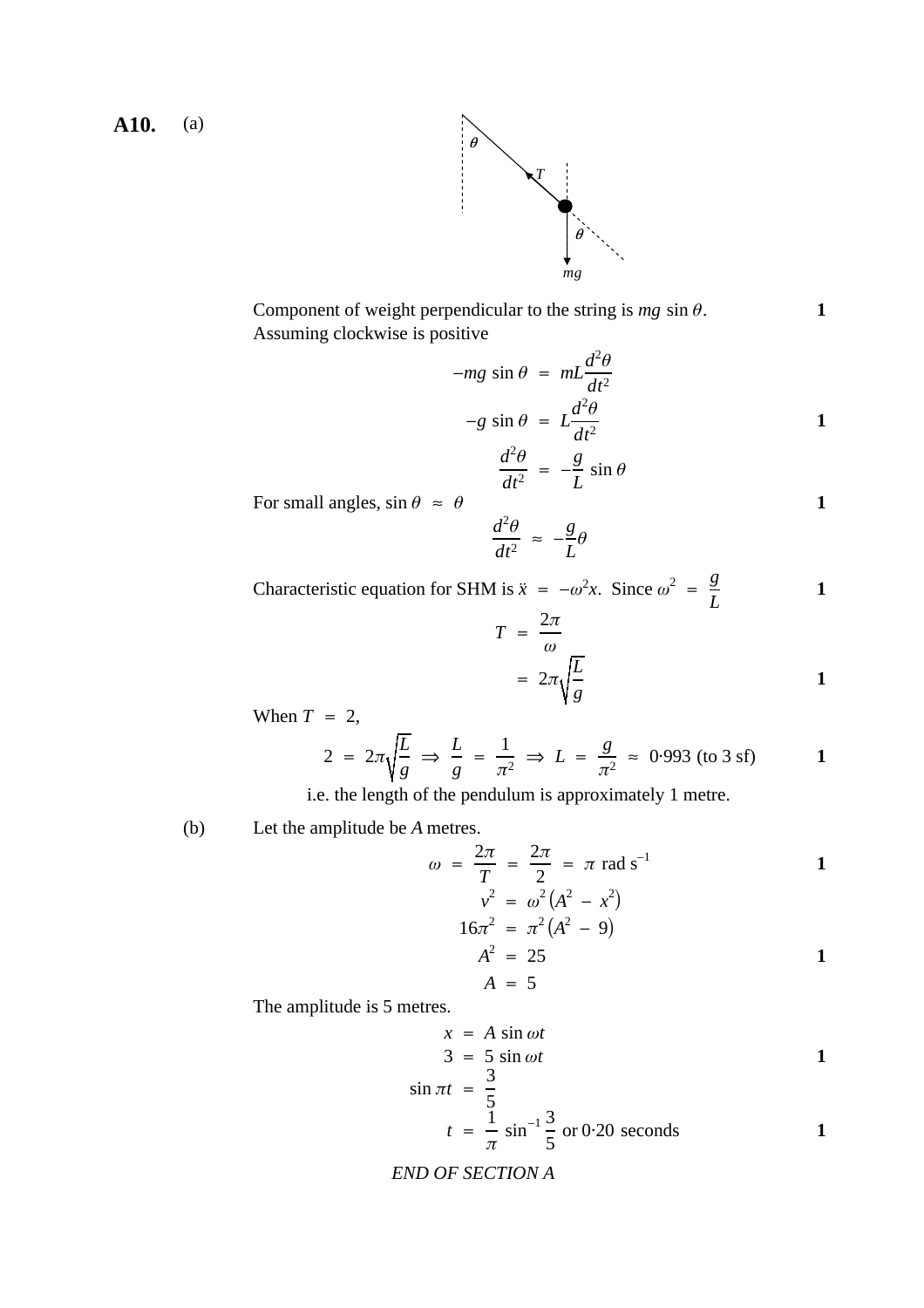#### **Section B**

**B1.** The general term is given by

$$
\binom{8}{r} x^{2(8-r)}(3x)^r \hspace{1cm} 1
$$

$$
= {8 \choose r} 3^r x^{16-r}
$$

For  $x^{13}$ ,

$$
16 - r = 13 \Rightarrow r = 3
$$

The corresponding coefficient is

$$
\frac{8!}{3! \, 5!} \times 3^3 = 1512
$$

{Note: some candidates may start from:  $\binom{8}{r} x^{2r} (3x)^{8-r}$  leading to  $r = 5$ .}

**B2.** (a)

$$
y = \frac{x}{x^2 + 4} \implies \frac{dy}{dx} = \frac{(x^2 + 4) - x.(2x)}{(x^2 + 4)^2}
$$
 1M, 1

$$
x = 2 \implies \frac{dy}{dx} = \frac{8 - 8}{8^2} = 0.
$$

(b)

$$
\int e^{-2t} dt = \left(-\frac{1}{2}\right) e^{-2t} + c \qquad \qquad \begin{cases} 1 \text{ for } (-\frac{1}{2}) \\ 1 \text{ for } e^{-2t} \end{cases}
$$

**B3.** (a) 
$$
M^2 = \begin{pmatrix} 1 & 0 & 0 \\ 3 & 1 & 0 \\ 0 & 0 & \lambda \end{pmatrix} \begin{pmatrix} 1 & 0 & 0 \\ 3 & 1 & 0 \\ 0 & 0 & \lambda \end{pmatrix}
$$
 1M

$$
= \begin{pmatrix} 1 & 0 & 0 \\ 6 & 1 & 0 \\ 0 & 0 & \lambda^2 \end{pmatrix}
$$
 1

(b) 
$$
M^3 = \begin{pmatrix} 1 & 0 & 0 \\ 6 & 1 & 0 \\ 0 & 0 & \lambda^2 \end{pmatrix} \begin{pmatrix} 1 & 0 & 0 \\ 3 & 1 & 0 \\ 0 & 0 & \lambda \end{pmatrix} = \begin{pmatrix} 1 & 0 & 0 \\ 9 & 1 & 0 \\ 0 & 0 & \lambda^3 \end{pmatrix}
$$

$$
M + M^{2} + M^{3} = \begin{pmatrix} 1 & 0 & 0 \\ 3 & 1 & 0 \\ 0 & 0 & \lambda \end{pmatrix} + \begin{pmatrix} 1 & 0 & 0 \\ 6 & 1 & 0 \\ 0 & 0 & \lambda^{2} \end{pmatrix} + \begin{pmatrix} 1 & 0 & 0 \\ 9 & 1 & 0 \\ 0 & 0 & \lambda^{3} \end{pmatrix}
$$

$$
= \begin{pmatrix} 3 & 0 & 0 \\ 18 & 3 & 0 \\ 0 & 0 & \lambda + \lambda^{2} + \lambda^{3} \end{pmatrix}
$$

(c) 
$$
\det M = 1 \times (1 \times \lambda) + 0 + 0 = \lambda
$$

Hence the matrix *M* has an inverse when  $\lambda \neq 0$ .